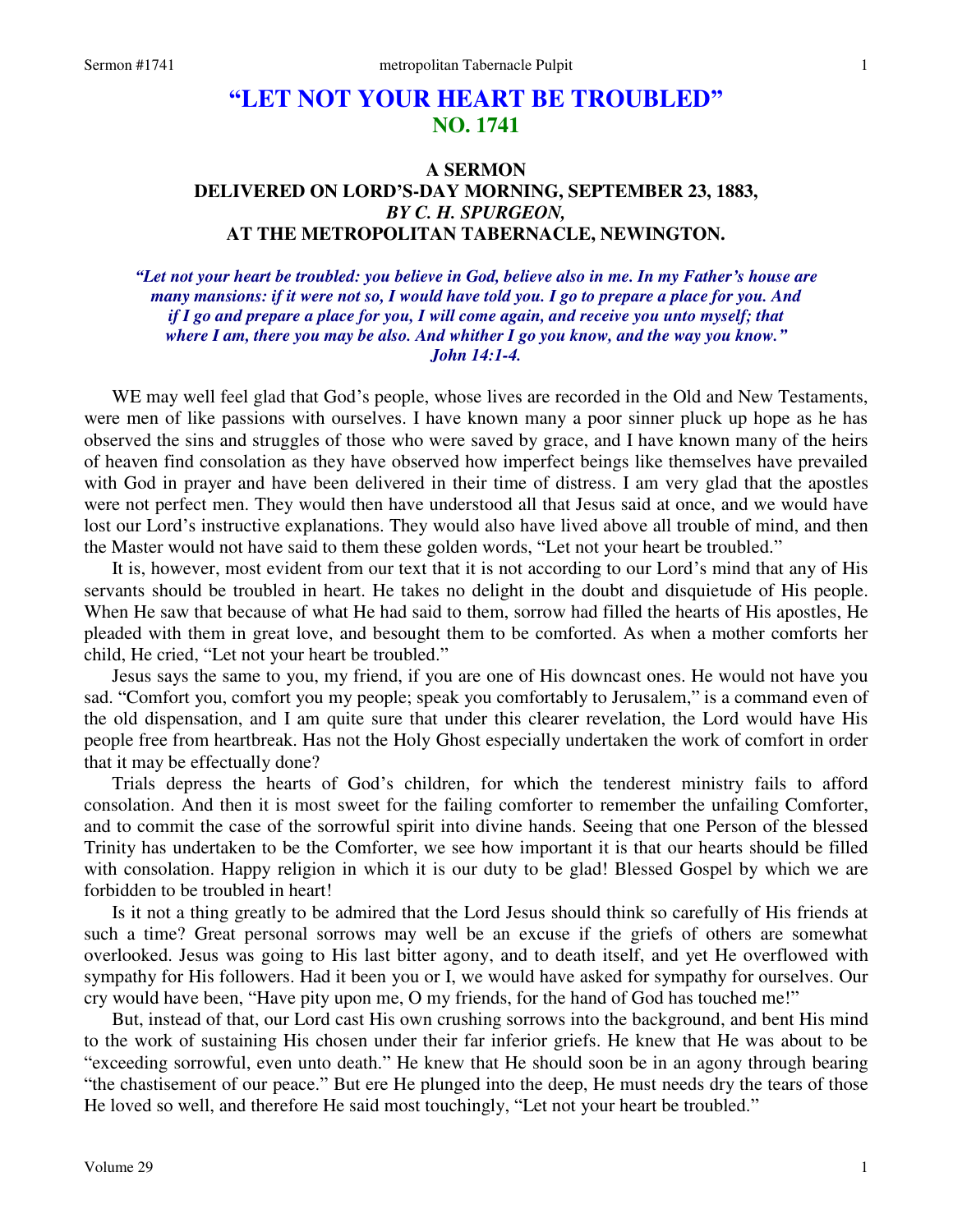While I admire this condescending tenderness of love, at the same time I cannot help adoring the marvelous confidence of our blessed Lord, who, though He knows that He is to be put to a shameful death, yet feels no fear, but bids His disciples to trust implicitly to Him. The black darkness of the awful midnight was beginning to surround Him, yet how brave His word—"Believe also in me!" He knew in that threatening hour that He had come forth from the Father, and that He was in the Father and the Father in Him, and so He says, "You believe in God, believe also in me." The calm bearing of their Master must have greatly tended to confirm His servants in their faith.

 While we see here His confidence as man, we also feel that this is not a speech which a mere man would ever have uttered had he been a good man, for no mere creature would thus match Himself with God. That Jesus is a good man few question, that He must be God is therefore proven by these words. Would Jesus bid us trust in an arm of flesh? Is it not written—"Cursed be the man that trusts in man, and makes flesh his arm"?

 Yet the Holy Jesus says, "You believe in God, believe also in me." This association of Himself with God, as the object of human confidence in the time of trouble, betokens a consciousness of His own divine power and Godhead, and it is a mystery in whose difficulties faith takes pleasure, to see in our Lord Jesus the faith of a man for Himself, and the faithfulness of God for others.

 Come then, dear friends, close up to the text, and may the Spirit of God be with us! I will read the text again very distinctly. Ask that you may feel the words even more powerfully than the apostles felt them, for they had not yet received the Comforter, and so they were not yet led into all truth. In this we excel them as they were that night. Let us therefore hopefully pray that we may know the glory of our Lord's words, and hear them spoken into our very soul by the Holy Spirit.

"Let not your heart be troubled: you believe in God, believe also in me. In my Father's house are many mansions: if it were not so, I would have told you. I go to prepare a place for you. And if I go and prepare a place for you, I will come again, and receive you to myself; that where I am, there you may be also. And whither I go you know, and the way you know."

 These words are in themselves much better than any sermon. What can our discourse be but a dilution of the essential spirit of consolation which is contained in the words of the Lord Jesus? Now let us, first, *taste of the bitter waters of heart-trouble*, and secondly, let us *drink deep of the sweet waters of divine consolation*.

**I.** First, then, LET US TASTE OF THE BITTER WATERS.

"Because I have said these things unto you, sorrow has filled your heart." I would not confine the comfort to any one form of affliction, for it is a balm for every wound. But still it will be well to inquire, what was the particular trouble of the disciples? It may be that some of us are passing through it now, or we may be plunged in it ere long.

 It was this—*Jesus was to die*. Their Lord, whom they sincerely loved, was about to go from them by a shameful, painful death. What tender heart could bear to think of that? Yet He had told them that it would be so, and they began to remember His former words wherein He had said that the Son of man would be betrayed into the hands of wicked men, and would be scourged and put to death. They were now to pass through all the bitterness of seeing Him accused, condemned, and crucified.

 In a short time He was actually seized, bound, carried to the high priest's house, hurried to Pilate, then to Herod, back to Pilate, stripped, scourged, mocked, insulted. They saw Him conducted through the streets of Jerusalem bearing His cross. They beheld Him hanging on the tree between two thieves, and heard Him cry, "My God, my God, why have you forsaken me?" A bitter draught this! In proportion as they loved their Lord, they must have deeply grieved for Him, and they needed that He should say, "Let not your heart be troubled."

 Today those who love the Lord Jesus have to behold a spiritual repetition of His shameful treatment at the hands of men, for even now He is crucified afresh by those who account His cross a stumblingblock and the preaching of it foolishness. Ah me! How is Christ still misunderstood, misrepresented,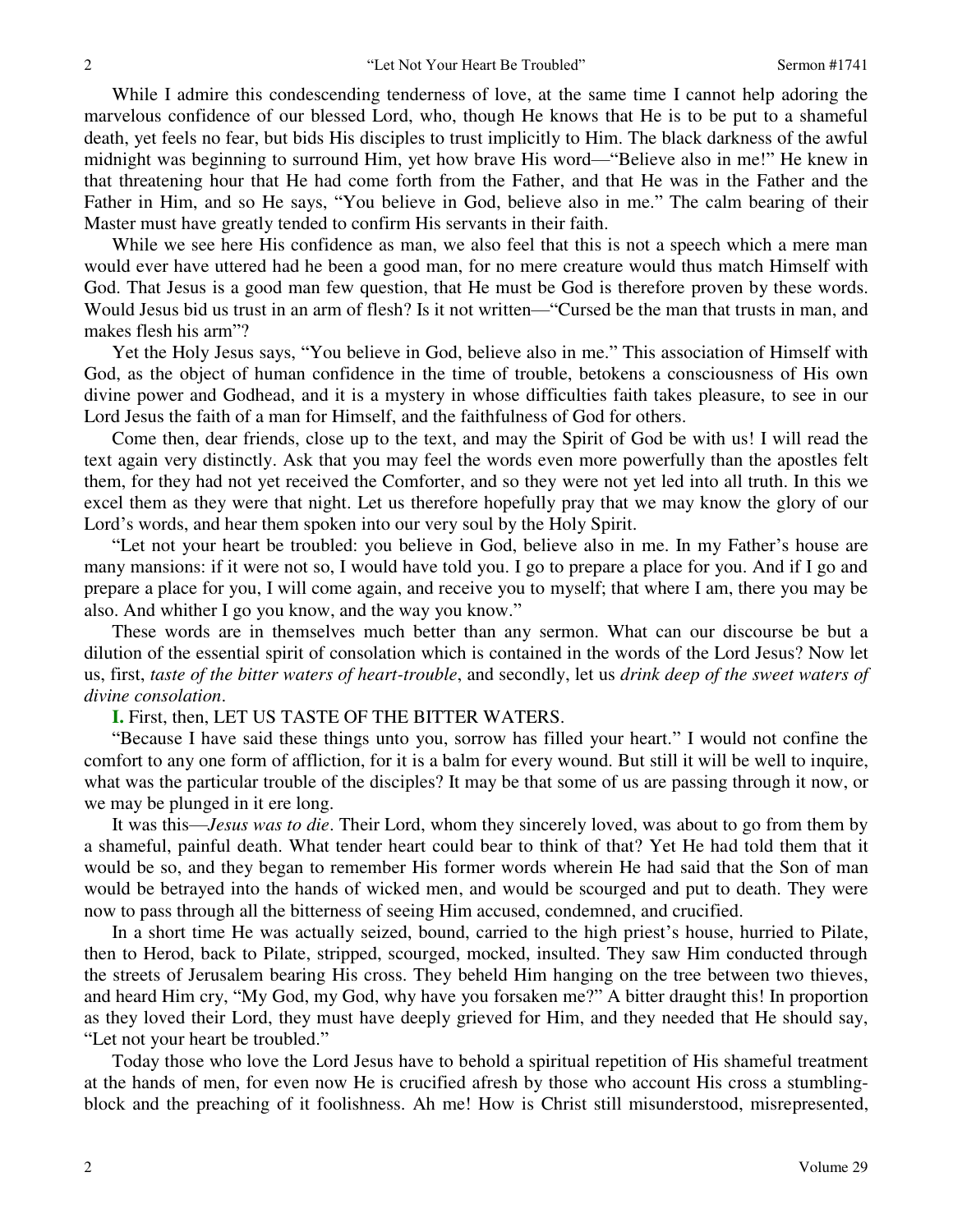A malignant spirit is manifested to the Gospel as once it was to Christ in person. Some with coarse blasphemies, and not a few with cunning assaults upon this part of Scripture, and on that, are doing their best to bruise the heel of the seed of the woman. It is a huge grief to see the mass of mankind pass by the cross with averted eyes as if the Savior's death was nothing—nothing at least to them. In proportion as you feel zeal for the Crucified, and for His saving truth, it is wormwood and gall to live in this age of unbelief. Christ Jesus is nailed up between the two thieves of superstition and unbelief, while around Him still gathers the fierce opposition of the rude and the polished, the ignorant and the wise.

 In addition to this, the apostles had for an outlook the expectation that *their Lord would be away from them*. They did not at first understand His saying, "A little while and you shall not see me: and again, a little while, and you shall see me, because I go to the Father." Now it dawned upon them that they were to be left as sheep without a shepherd, for their Master and head was to be taken from them. This was to them a source of dread and dismay, for they said to themselves, "What shall we do without Him? We are a little flock, how shall we be defended when He is gone, and the wolf is prowling? When the Scribes and Pharisees gather about us, how shall we answer them? As for our Lord's cause and kingdom, how can it be safe in such trembling hands as ours. Alas for the Gospel of salvation, when Jesus is not with us!"

 This was a bitter sorrow, and something of this kind of feeling often crosses our own hearts as we tremble for the ark of the Lord. My heart is sad when I see the state of religion among us. Oh for an hour of the Son of man in these darkening days! It is written, "There shall come, in the last days, scoffers," and they have come, but, oh, that the Lord Himself were here in person! Oh, that the Lord would pluck His right hand out of His bosom, and show us once again the wonders of Pentecost, to the confusion of His adversaries, and to the delight of all His friends.

 He has not come as yet! Well-nigh two thousand years have rolled away since He departed, and the night is dark, and there is no sign of dawn. The ship of the church is tossed with tempest, and Jesus has not come to us. We know that He is with us in a spiritual sense, but, oh, that we had Him in the glory of His power! Surely He knows our need, and the urgency of the times, yet we are apt to cry, "It is time for you, LORD, to work, for they make void your law."

 But they felt a third grief, and it was this, that *He was to be betrayed by one of themselves*. The twelve were chosen men, but one of them was a devil and sold his Lord. This pierced the hearts of the faithful—"the Son of man is betrayed." He is not taken by open seizure, but He is sold for thirty pieces of silver by one whom He entrusted with His little store. He that dipped with Him in the dish had sold Him for paltry gain. This cut them to the heart, even as it did the Master Himself, for our Lord felt the treachery of His friend.

 Of this bitter water the faithful at this hour are made to drink, for what do we see at this day? What do we see in various places but persons that are reputed to be ministers of the Gospel whose main business seems to be to undermine our holy faith, and batter down the truths which are commonly received in the Christian church? Certain of them preach as if they were ordained not of God, but of the devil, and anointed not by the Holy Spirit, but by the spirit of infidelity.

 Under the banner of "advanced thought," they make war upon those eternal truths for which confessors contended and martyrs bled, and by which the saints of past ages have been sustained in their dying hours. It is not an enemy—then we could have borne and answered it. If the outward and avowed infidel attacks inspiration, let him do so. It is a free country, let him speak. But when a man enters our pulpits, opens the sacred volume, and denies that it is inspired, what does he there? How does his conscience allow him to assume an office which he perverts? To make him a shepherd who is a wolf, to make him a dresser of the vineyard who, with his axe, cuts up the very roots of the vines—this is an incomprehensible folly on the part of the churches. It is a dagger to every believing heart that Judas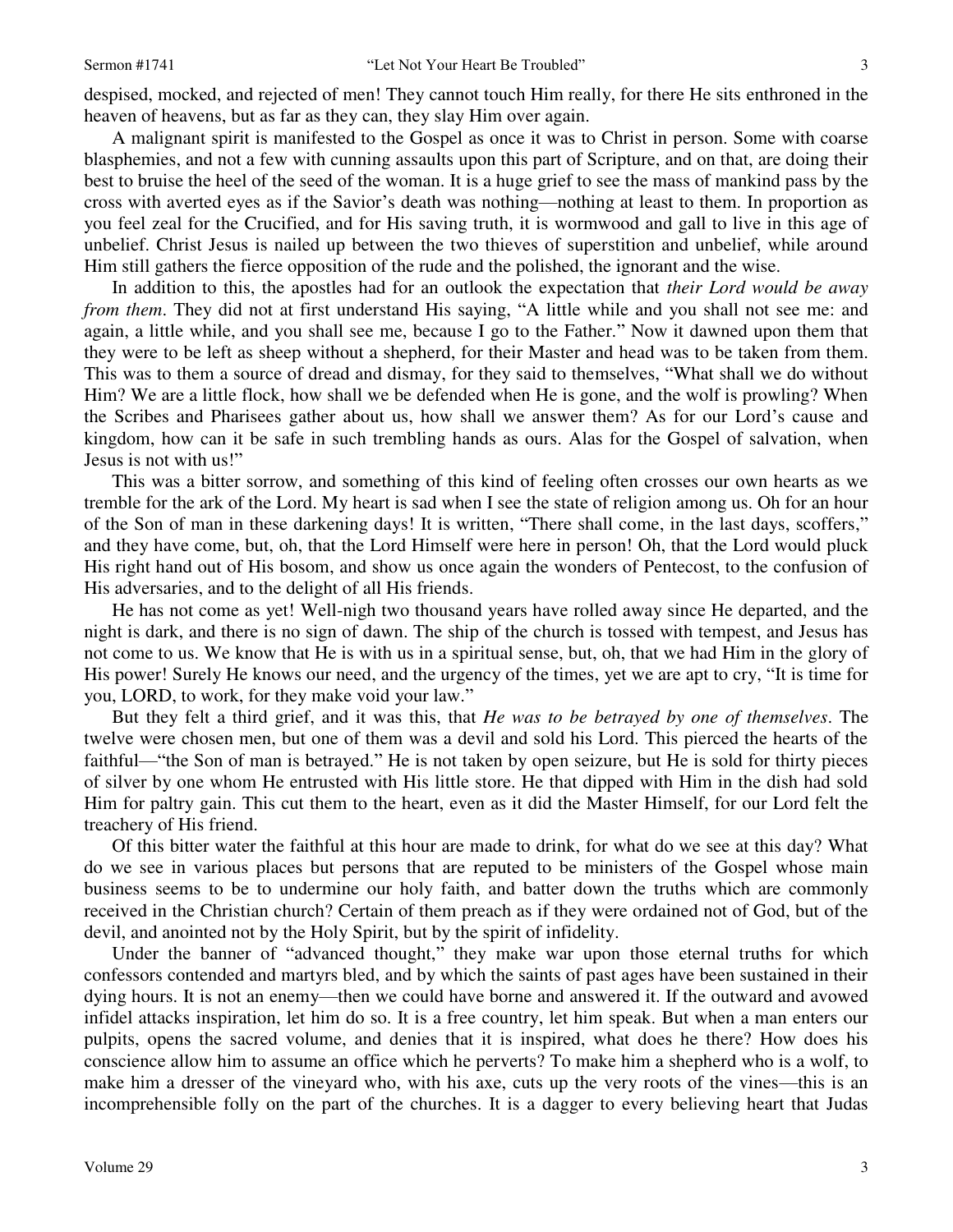should be represented in the Christian church by so many of the professed ministers of Christ. They betray their Master with a kiss.

 Then there came another pang at the back of this, for one of them, though true-hearted and loyal, would that night *deny his Lord*. Peter, in many respects the leader of the little company, had been warned that he would act the craven and vehemently deny his Lord. This is bitterness indeed, of which those that love the church of God are compelled full often to drink, to see men whom we cannot but believe to be the disciples of Jesus Christ carried away by temptation, by fear of man, or by the fashion of the times, so that Christ and His Gospel are virtually denied by them.

 The fear of being thought dogmatic or labeled a Puritan closes many a mouth which ought to be declaring Him to be the Son of God with power, and extolling His glorious majesty in defiance of all that dare oppose Him. The hearts of some who best love Jesus grow heavy at the sight of the worldliness and lukewarmness of many of His professed followers.

 Hence it seems to me to be a most seasonable hour for introducing you to the sweet waters of our text, of which I bid you drink till every trace of bitterness is gone from your mouth, for the Master says to you, even to you, "Let not your heart be troubled: you believe in God, believe also in me."

**II.** Under our second head LET US DRINK OF THE SWEET WATERS and refresh our souls.

 First, in this wonderful text our Master indicates to us the true means of comfort under every sort of disquietude. How puts He it? "Let not your heart be troubled"—*believe*. Kindly look down your Bibles and you will see that this direction is repeated. He says, in the opening of the eleventh verse, "Believe me," and then, again, in the second clause, "Believe me."

 I thought, as I tried to enter into the meaning of this sacred utterance that I heard Jesus at my side saying thrice to me, "Believe Me! Believe Me! Believe Me!" Could any one of the eleven that were with Him have disbelieved their present Lord? He says, "Believe Me! Believe Me! Believe Me!"—as if there was great need to urge them to faith in Him. Is there no other cure, then, for a troubled heart?

 No other is required. This is all-sufficient through God. If believing in Jesus you still are troubled, believe in Him again yet more thoroughly and heartily. If even that should not take away the perturbation of your mind, believe in Him to a third degree, and continue to do so with increasing simplicity and force. Regard this as the one and only medicine for the disease of fear and trouble. Jesus prescribes, "Believe, believe, believe in *Me*!"

 Believe not only in certain doctrines, but in Jesus Himself—in Him as able to carry out every promise that He has made. Believe in Him as you believe in God. One has been at times apt to think it easier to believe in Jesus than in God, but this is a thought of spiritual infancy, more advanced believers find it not so. To a Jew, this was certainly the right way of putting it, and I think to us Gentiles it is so also when we have been long in the faith, for we get to believe in God as a matter of course, but faith in Jesus requires a further confidence.

 I believe in God's power in creation, He can make what He wills, and shape what He has made. I believe in His power in providence, that He can bring to pass His eternal purposes, and do as He wills among the armies in heaven and among the inhabitants of this lower world. I believe concerning God, that all things are possible unto Him. Just in that way I am called upon to believe in Jesus, that He is as omnipotent in power and as sure in His working as the Lord from whom come all the forces of nature, and just as certain to accomplish His purposes as God is to achieve His design in the works of providence.

 Relying upon the Savior with the implicit faith which every right-minded man renders towards God, we shall only give our Lord the faith which He justly claims. He is faithful and true, and His power can effect His promise. Let us depend trustfully upon Him, and perfect peace shall come into our hearts.

 These disciples knew that the Savior was to be away from them, so that they could not see Him nor hear His voice. What of that? Is it not so with God, in whom we believe? "No man has seen God at any time"—yet you believe in the invisible God working all things, sustaining all things. In the same manner believe in the absent and invisible Christ, that He is still as mighty as though you could see Him walking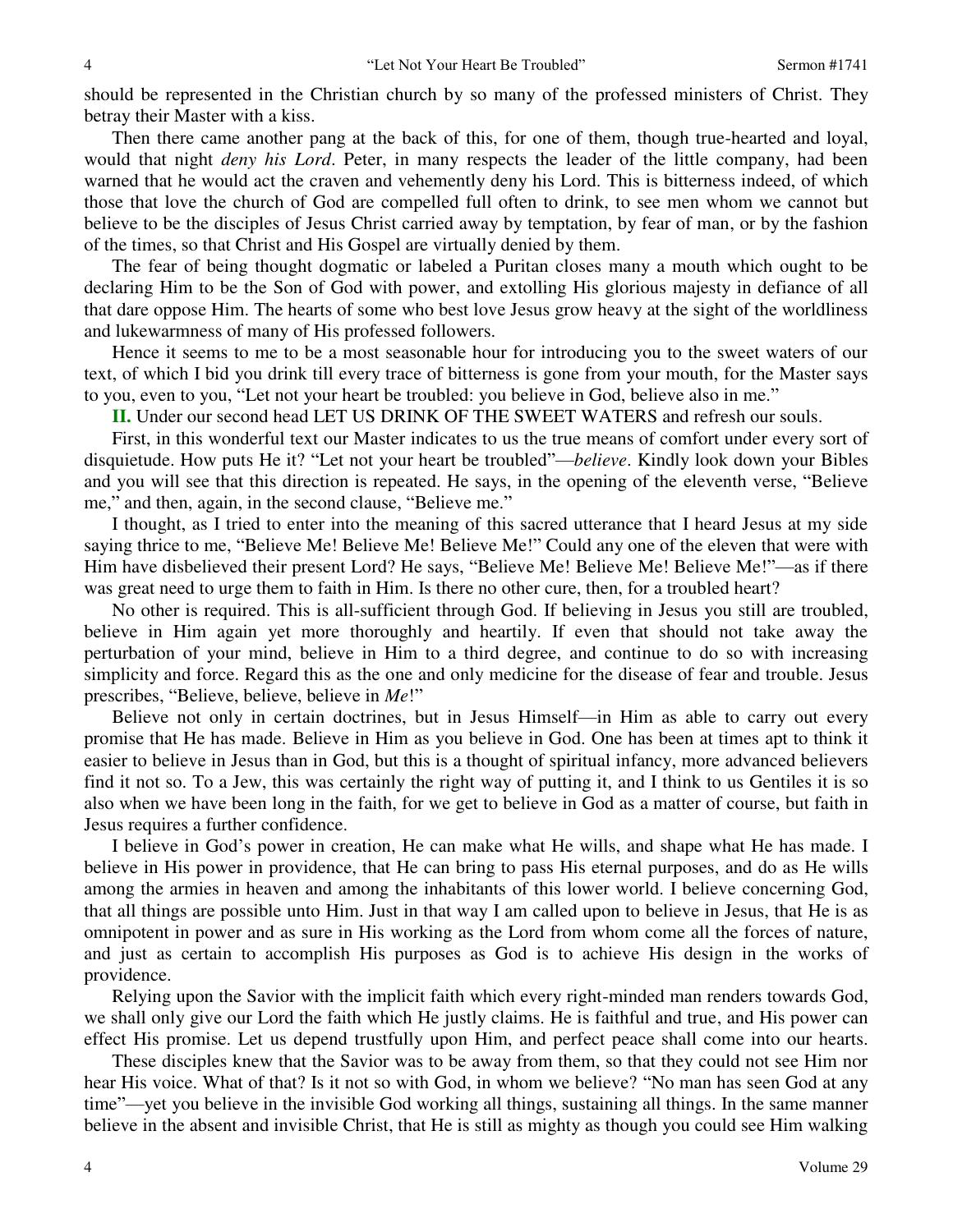the waves, or multiplying the loaves, or healing the sick, or raising the dead. Believe Him, and sorrow and sighs will flee away.

 Believe in Him as always living, even as you believe in the eternity of God. You believe in the eternal existence of the Most High whom you have not seen, even so believe in the everlasting life of the Son of God. Ay, though you see Him die, though you see Him laid in the grave, yet believe in Him that He has not ceased to be. Look for His reappearance, even as you believe in God. Yes, and when He is gone from you, and a cloud has received Him out of your sight, believe that He lives, even as God lives, and because He lives, you shall live also. You believe in the wisdom of God, you believe in the faithfulness of God, you believe in the goodness of God, "Even as you believe in God," says Jesus, "believe also in me."

 Faith in Jesus Christ Himself, as an ever-living and divine Person, is the best quietus for every kind of fear. He is the "King Eternal, Immortal, Invisible," "The Wonderful, Counselor, The mighty God, The everlasting Father, The Prince of Peace," and therefore you may safely rest in Him. This is the first ingredient of this priceless comfort.

 But now our Lord proceeded to say that though He was going from them, *He was only going to His Father's house*. "In my Father's house are many mansions." Ay, but this was sweet comfort. "I am going," said He, "and on my way you will see me scourged, bleeding, mocked, and buffeted. But I shall pass through all this to the joy and rest, and honor of my Father's house."

 God is everywhere present, and yet as on earth He had a tabernacle in which He specially manifested Himself, so there is a place where He in a peculiar manner is revealed. The temple was a type of that matchless abode of God which eye has not seen. We call it heaven, the pavilion of God, the home of holy angels and of those pure spirits who dwell in His immediate presence. In heaven God may be said especially to have His habitation, and Jesus was going there to be received on His return to all the honor which awaited His finished service.

 He was, in fact, going home, as a son who is returning to his father's house, from which he had gone upon his father's business. He was going where He would be with the Father, where He would be perfectly at rest, where He would be above the assaults of the wicked, where He would never suffer or die again. He was going to reassume the glory which He had with the Father before the world was. Oh, if they had perfectly understood this, they would have understood the Savior's words, "If you loved me, you would rejoice, because I said, I go unto the Father."

Imagination fails to picture the glory of our Lord's return, the honorable escort which heralded His approach to the Eternal City, the heartiness of the welcome of the Conqueror to the skies. I think the Psalmist gives us liberty to believe that, when our Lord ascended, the bright ones of the sky came to meet Him, and cried, "Lift up your heads, O you gates; and be you lift up, you everlasting doors; and the King of glory shall come in." May we not believe of bright seraphs and ministering angels that—

> *"They brought His chariot from on high To bear Him to His throne; Clapped their triumphant wings and cried, 'The glorious work is done!'"?*

"He was seen of angels." They beheld that "joyous re-entry," the opening of the eternal doors to the King of Glory, and the triumph through the celestial streets of Him who led captivity captive and scattered gifts among men. They saw the enthronement of Jesus who was made a little lower than the angels for the suffering of death, but was then and there crowned with glory and honor. These are not things of which these stammering lips of mine can speak, but they are things for you to consider when the Spirit of the Lord is upon you. Muse upon them for your delectation.

 Jesus has gone by the way of Calvary up to His Father's house. All His work and warfare done, He is rewarded for His sojourn among men as man. All the shame which His work necessitated is now lost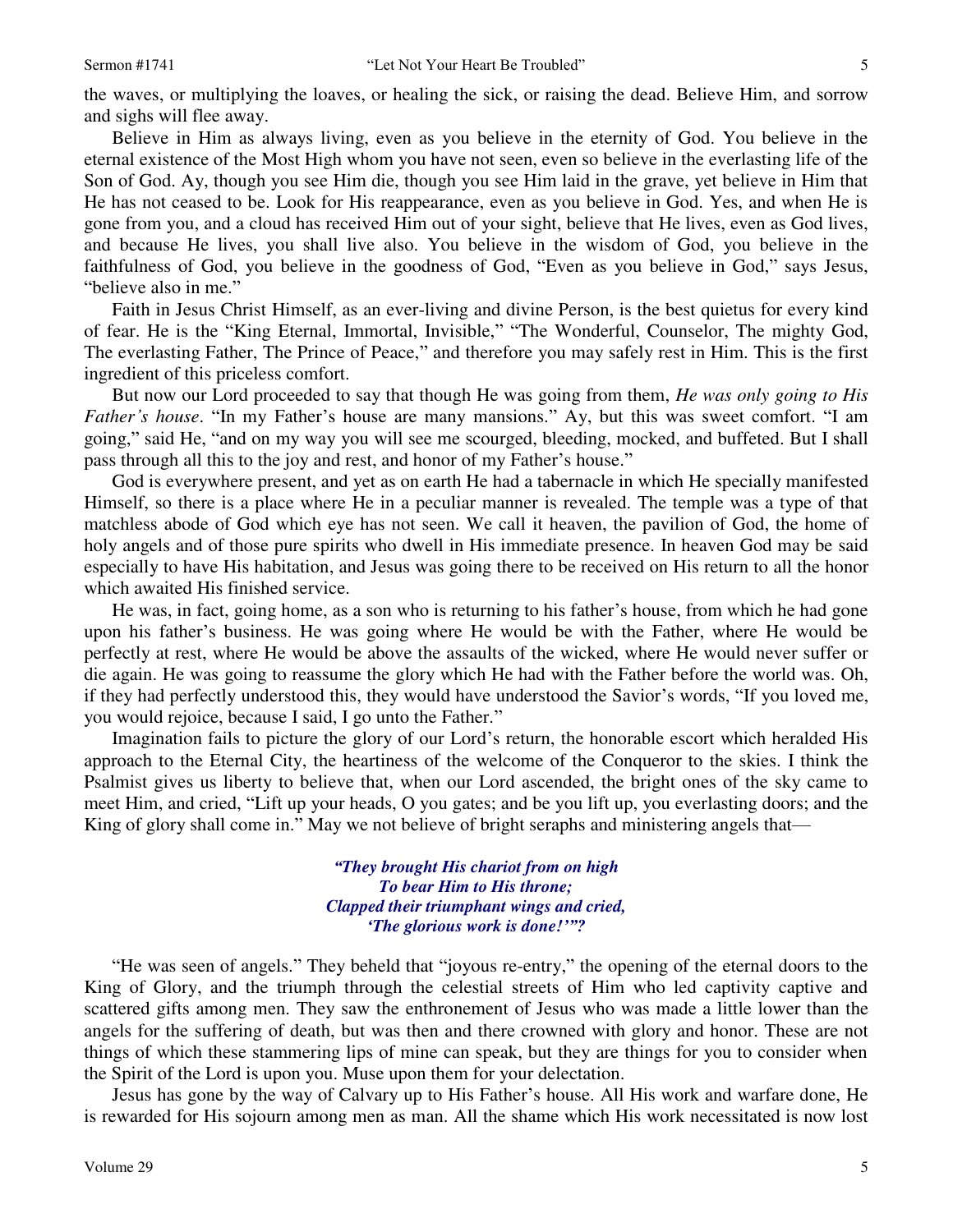in the splendor of His mediatorial reign. You people of God, be no more troubled, for your Lord is King, your Savior reigns! Men may still scoff at Him, but they cannot rob Him of a ray of glory! They may reject Him, but the Lord God omnipotent has crowned Him! They may deny His existence, but He lives! They may rebelliously cry, "Let us break his bands asunder, and cast his cords from us," but the Lord has set His King upon His holy hill of Zion, and none can thrust Him from His throne. Hallelujah! "God has highly exalted him, and given him a name which is above every name: that at the name of Jesus, every knee should bow."

 Wherefore let not your hearts be troubled by the noise of controversy, and the blasphemy and rebuke of an evil age. Though there is confusion as when the sea roars and the fullness thereof, and the wicked foam in their rage against the Lord and against His anointed, yet the Lord sits upon the flood, the Lord sits King forever. Again, let us say, "Hallelujah!" The Prince has come to His own again. He has entered into His Father's palace. The heavens have received Him. Why should we be troubled?

 Thirdly, our Lord gave His servants comfort in another way, *He gave them to understand by implication that a great many would follow Him to His Father's house*. He did not only assure them that He was going to His Father's house, but He said, "In my Father's house, are many mansions." These mansions are not built to stand empty. God does nothing in vain, therefore it is natural to conclude that a multitude of spirits, innumerable beyond all count, will rise in due time to occupy those many mansions in the Father's house.

 Now, I see in this, great comfort to them, because they doubtless feared that if their Lord was absent His kingdom might fail. How would there be converts if He were crucified? How could they expect, poor creatures as they were, to set up a kingdom of righteousness on the earth? How could they turn the world upside down and bring multitudes to His feet that He had purchased with His blood, if His conquering right arm was not seen at their head?

 The Lord Jesus in effect said, "I am going, but I shall lead the way for a vast host who will come to the prepared abodes. Like the corn of wheat which is cast into the ground to die, I shall bring forth much fruit, which shall be housed in the abiding resting-places."

 This is one part of our comfort at this hour. Little matters it how men fight against the Gospel, for the Lord knows them that are His, and He will ransom by power those redeemed by blood. He has a multitude according to the election of grace that He will bring in. Though they seem today to be a small remnant, yet He will fill the many mansions. This stands fast as a rock—"All that the Father gives me shall come to me; and him that comes to me I will in no wise cast out."

 They boast that "they will not come unto Christ," but the Spirit of God foresaw that they would reject the salvation of the Lord. What said Jesus to those like them? "You believe not, because you are not of my sheep, as I said unto you. My sheep hear my voice, and I know them, and they follow me: and I give unto them eternal life." The wicked unbelief of men is their own condemnation. But Jesus loses not the reward of His passion.

 We fling back into the faces of the despisers of Christ the scorn which they pour upon Him, and remind them that those who despise Him shall be lightly esteemed, their names shall be written in the earth. What if *they* come not to Him? It is their own loss, and well did He say of them, "No man can come to me except the Father which has sent me draw him." Their wickedness is their inability and their destruction. They betray by their opposition, the fact that they are not the chosen of the Most High.

But "the redeemed of the Lord shall come to Zion with songs and everlasting joy upon their heads." "He shall see of the travail of his soul, and shall be satisfied." This matter is not left to the free will of man, so that Jesus may be disappointed after all. Oh no, "they will not come unto him, that they may have life," but they shall yet know that the eternal Spirit has power over the human conscience and will, and can make men willing in the day of His power.

 If Jesus be lifted up, He will draw all men unto Him. There shall be no failure as to the Lord's redeeming work, even though the froward reject the counsel of God against themselves. What Jesus has bought with blood, He will not lose, what He died to accomplish shall surely be performed, and what He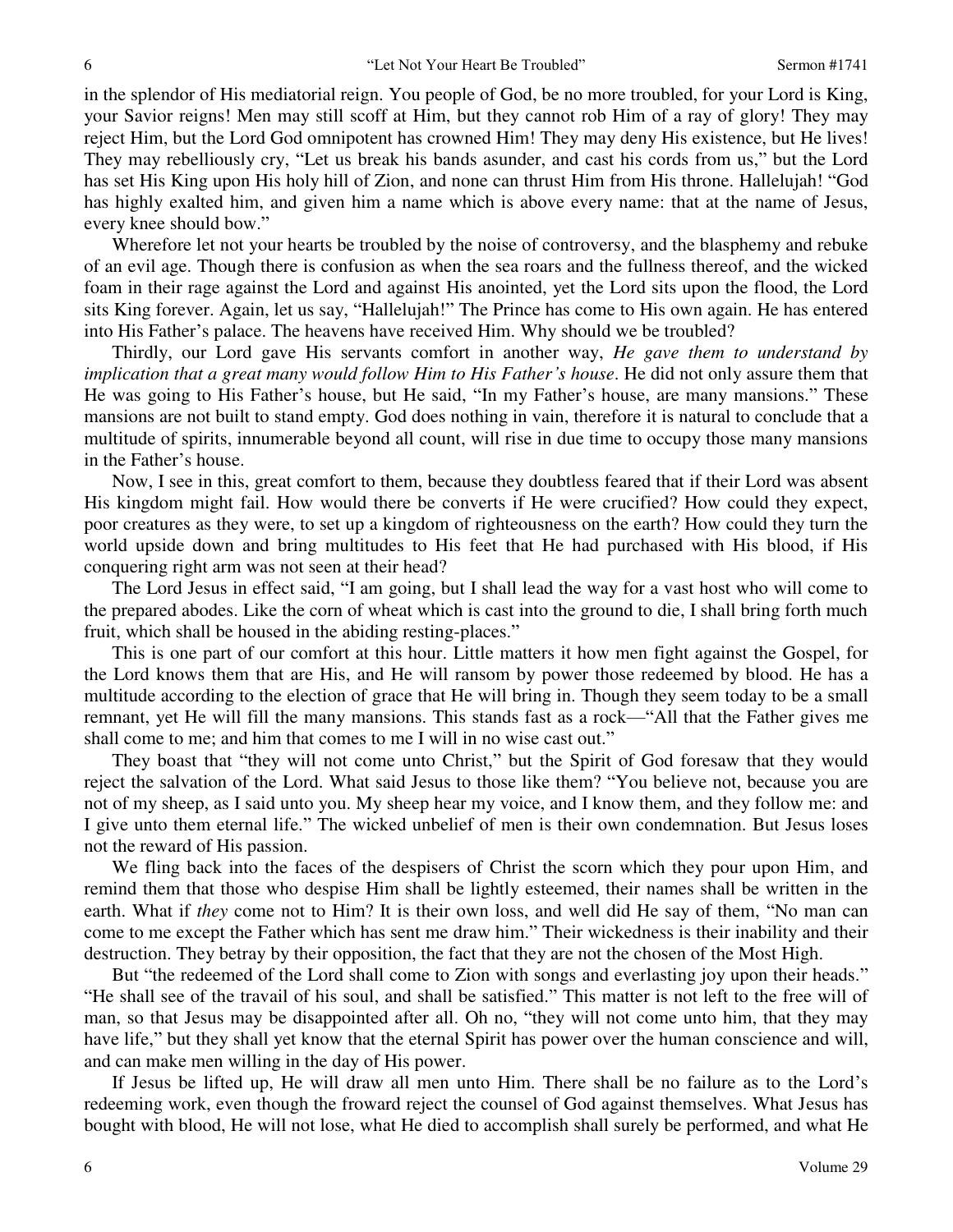rose again to carry out shall be effected though all the devils in hell and unbelievers upon earth should join in league against Him. Oh, you enemy, rejoice not over the cause of the Messiah, for though it seem to fall, it shall arise again!

 But our Lord went much further, for He said, "*I go to prepare a place for you*." I think He did not only refer to the many mansions for our spirits, but to the ultimate *place* of our risen bodies, of which I will speak before long. In our Lord's going away, as well as in His continuance in His Father's presence, He would be engaged in preparing a place for His own. He was going that He might clear all impediment out of the way. Their sins blocked the road, like mountains their iniquities opposed all passage, but now that He is gone, it may be said, "The breaker is come up before them and the Lord on the head of them." He has broken down every wall of partition, and every iron gate He has opened. The way into the kingdom is opened for all believers. He passed through death to resurrection and ascension to remove every obstacle from our path.

 He went from us also to fulfill every condition, for it was absolutely necessary that all who entered heaven should wear a perfect righteousness and should be made perfect in character, seeing no sin can enter the holy city. Now the saints could not be perfected without being washed in His precious blood, and renewed by the Holy Spirit, and so the Savior endured the death of the cross. And when He arose, He sent us the sanctifying Spirit, that we might be fitted for His rest. Thus He may be said to have prepared the place of our rest by removing from its gateway the sin which blocked all entrance.

 He went away also that He might be in a position to secure that place for all His people. He entered the glory land as our Forerunner, to occupy the place in our name, to take possession of heaven as the representative of all His people. He was going that He might in heaven itself act as Intercessor, pleading before the throne, and therefore be able to save to the uttermost all that come to God by Him. He was going there to assume the reins of Providence, having all things put under His feet, and having all power given to Him in heaven and in earth He might bless His people abundantly.

 By being in heaven, our Lord occupies a vantage-ground for the sure accomplishing of His purposes of love. As Joseph went down into Egypt to store the granaries, to prepare for Israel a home in Goshen, and to sit upon the throne for their protection, so has our Lord gone away into the glory for our good, and He is doing for us upon His throne what could not so advantageously have been done for us here.

 At the same time, I am inclined to think that there is a special sense in these words over and above the preparing of heaven for us. I think our Lord Jesus meant to say, "I go to prepare a place for you" in this sense—that there would in the end be a place found for their entire manhood. Mark that word, "*a place*." We are too apt to entertain cloudy ideas of the ultimate inheritance of those who attain unto the resurrection of the dead. "Heaven is a state," says somebody. Yes, certainly it is a state, but it is a *place* too, and in the future it will be more distinctly a place.

 Observe that our blessed Lord went away in body, not as a disembodied spirit, but as one who had eaten with His disciples, and whose body had been handled by them. His body needed a "*place*," and He is gone to prepare a place for us, not only as we shall be for a while, pure spirits, but as we are to be ultimately—body, and soul, and spirit.

When a child of God dies, where does his spirit go? There is no question about that matter, we are informed by the inspired apostle—"absent from the body, present with the Lord." But that is a spiritual matter, and something yet remains. My spirit is not the whole of myself, for I am taught so to respect my body as to regard it as a precious portion of my complete self—the temple of God. The Lord Jesus Christ did not redeem my spirit alone, but my body too, and consequently He means to have a "place" where I, this person who is here, in the wholeness of my individuality, may rest forever.

 Jesus means to have a place made for the entire manhood of His chosen, that they may be where He is and as He is. Our ultimate abode will be a state of blessedness, but it must also be a *place* suited for our risen bodies. It is not, therefore, a cloud-land, an airy something, impalpable and dreamy. Oh, no, it will be as really a place as this earth is a place. Our glorious Lord has gone for the ultimate purpose of preparing a suitable place for His people.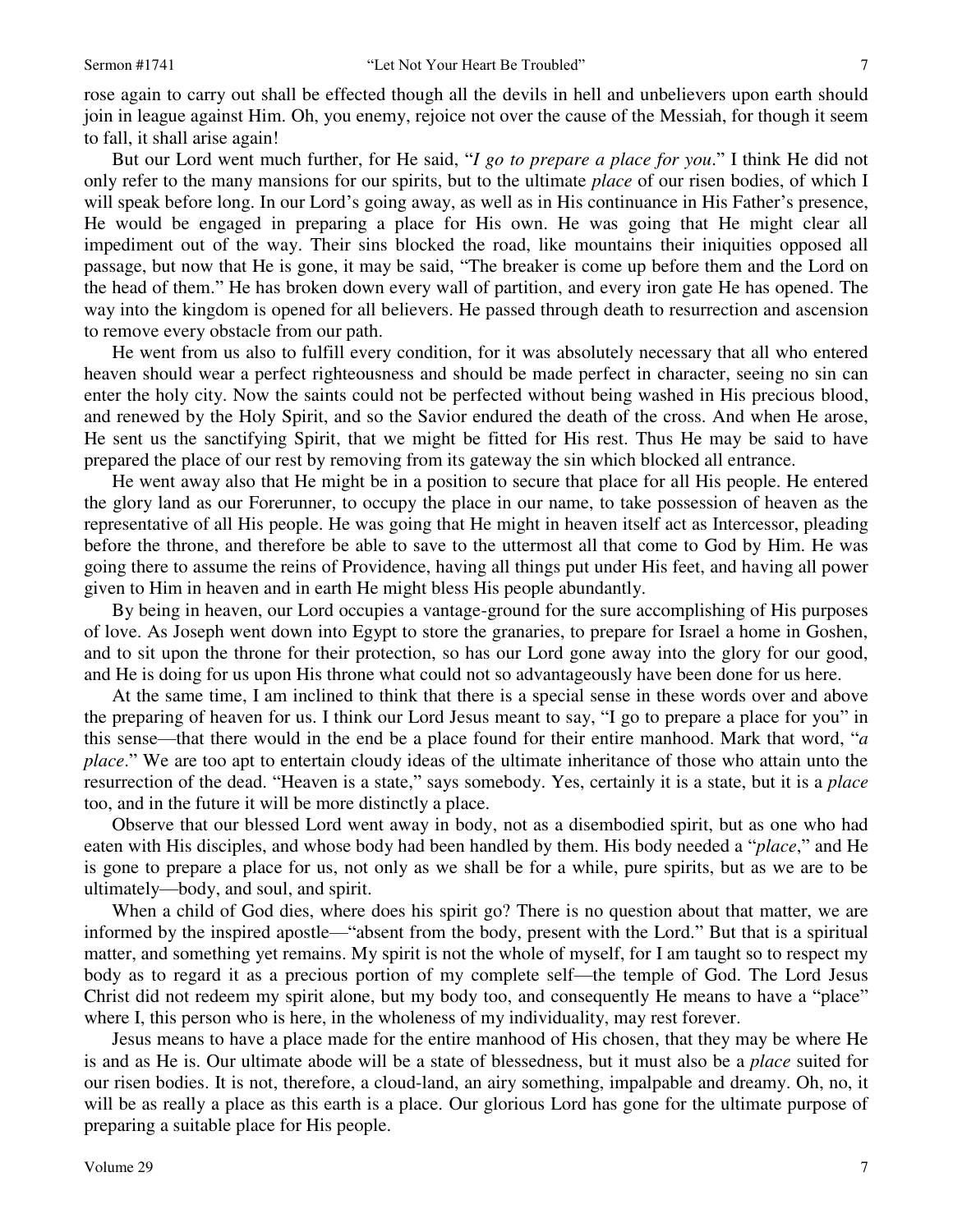There will be a place for their spirits, if spirits want place, but He has gone to prepare a place for them as body, soul, and spirit. I delight to remember that Jesus did not go as a spirit, but in His risen body, bearing the scars of His wounds. Come, you that think you will never rise again, you who imagine that the scattering of our dust forbids all hope of the restoration of our bodies. We shall go where Christ has gone, and as He has gone. He leads the way in His body, and we shall follow in ours.

 Ultimately there shall be the complete redemption of the purchased possession, and not a bone shall be left in the regions of death, not a relic for the devil to glory over. Jesus said to Mary, "Your brother shall rise again." He did not need to say your brother's spirit shall live immortally, but your brother shall "rise again," his body shall come forth out of the tomb. Well might the apostles' hearts be comforted when they learned the blessed errand upon which their Lord was going!

 The next consolation was *the promise of His sure return*, "If I go away to prepare a place for you, I will come again." Listen, then! Jesus is coming again. In the same manner as He ascended He will return—that is, really, literally, and in bodily form. He meant no play upon words when He so plainly said, without proverb, "I will come again," or more sweetly still, "I go away and come again *unto you*." This is our loudest note of joy, "Behold, He comes!" This is our never-failing comfort.

 Observe that the Savior, in this place, says nothing about death, nothing about the peace and rest of believers till He is come, for He looks on to the end. It is not necessary to put every truth into one sentence, and so our Lord is content to mention the brightest of our hopes, and leave other blessings for mention at other times. Here the consolation is that He will come, come personally to gather us in. He will not send an angel, or even a host of cherubim to fetch us up into our eternal state, but the Lord Himself will descend from heaven.

 It is to be our marriage day, and the glorious Bridegroom will come in person. When the Bride is prepared for her Husband, will He not come to fetch her to His home? O beloved, do you not see where our Lord's thoughts were? He was dwelling upon the happy day of His ultimate victory, when He shall come to be admired in all them that believe.

 That is where He would have His people's thoughts be, but alas, they forget His advent. The Lord shall come. Let your hearts anticipate that day of days. His enemies cannot stop His coming! "Let not your heart be troubled." They may hate Him, but they cannot hinder Him. They cannot impede His glorious return, not by the twinkling of an eye. What an answer, will His coming be to every adversary! How will they weep and wail because of Him! As surely as He lives He will come, and what confusion this will bring upon the wise men that at this hour are reasoning against His deity and ridiculing His atonement!

 Again I say, "Let not your heart be troubled" as to the present state of religion, it will not last long. Do not worry yourselves into unbelief though this man may have turned traitor, or the other may have become a backslider, for the wheels of time are hurrying on the day of the glorious manifestation of the Lord from heaven! What will be the astonishment of the whole world when with all the holy angels He shall descend from heaven and shall glorify His people!

 For that is the next comfort—*He will receive us*. When He comes, He will receive His followers with a courtly reception. It will be their marriage reception. It shall be the marriage supper of the Son of God. Then shall descend out of heaven the new Jerusalem prepared as a bride for her husband. Then shall come the day of the resurrection, and the dead in Christ shall rise. Then all His people who are alive at the time of His coming shall be suddenly transformed, so as to be delivered from all the frailties and imperfections of their mortal bodies, "The dead shall be raised incorruptible, and we shall be changed." Then we shall be presented spirit, soul, and body "without spot, or wrinkle, or any such thing," in the clear and absolute perfection of our sanctified manhood, presented unto Christ Himself.

 This is the sweetest idea of heaven that can be, that we shall be with Christ, that we shall see Him, that we shall speak to Him, that we shall commune with Him most intimately, that we shall glorify Him, that He will glorify us, and that we shall never be divided from Him forever and ever. "Let not your heart be troubled," all this is near at hand, and our Lord's going away has secured it to us.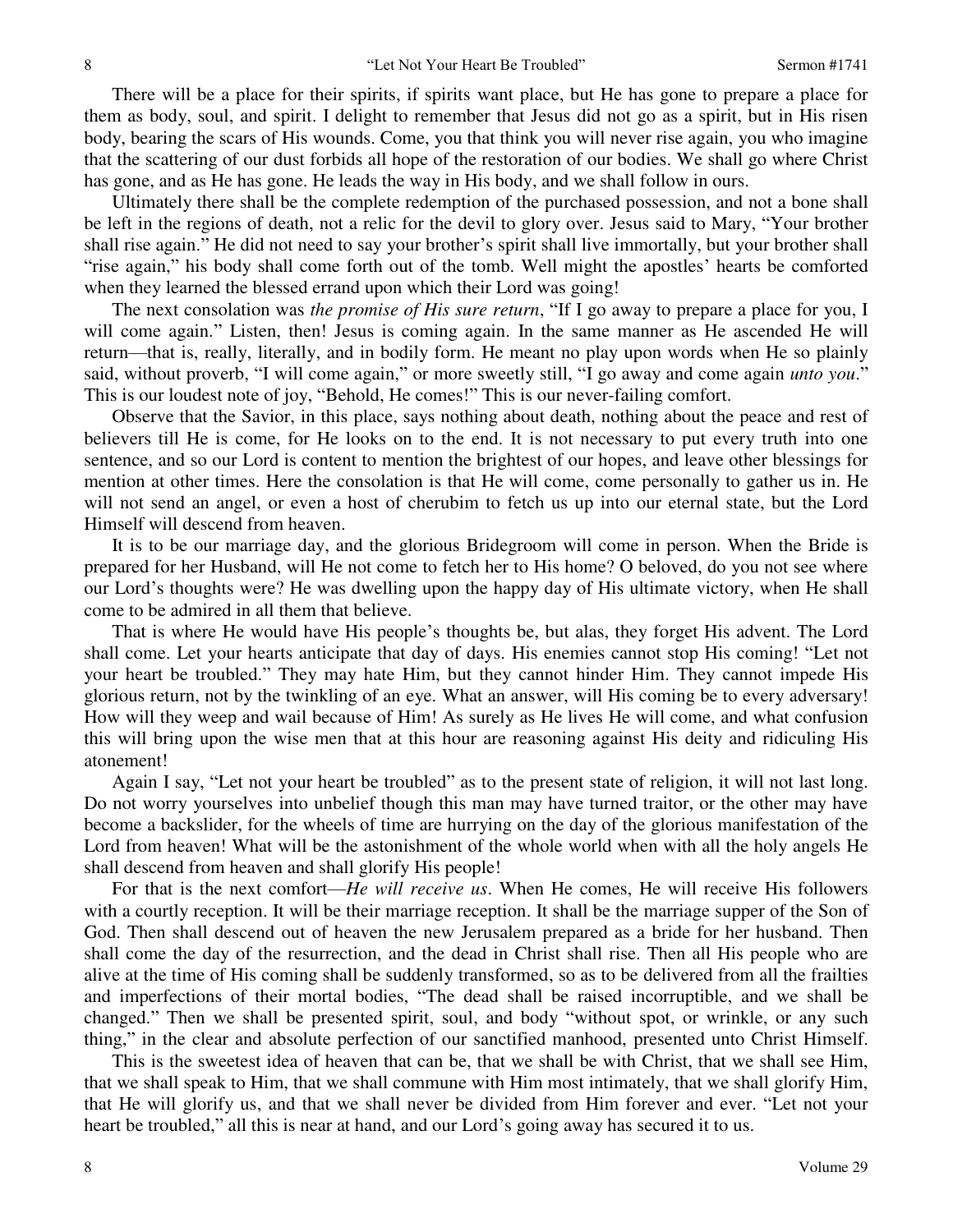For this was the last point of the consolation, that when He came and received His people to Himself, *He would place them eternally where He is, that they may be with Him*. Oh, joy! Joy! Joy! Unutterable joy! Can we not now, once for all, dismiss every fear in the prospect of the endless bliss reserved for us?

> *"See that glory, how resplendent! Brighter far than fancy paints! There in majesty transcendent, Jesus reigns, the King of saints. Spread thy wings, my soul, and fly Straight to yonder world of joy.*

*Joyful crowds, His throne surrounding, Sing with rapture of His love. Through the heavens His praises sounding, Filling all the courts above. Spread thy wings, my soul, and fly Straight to yonder world of joy."*

 The Lord talks to us as if we now knew all about His goings and doings, and so we do as far as all practical purposes are concerned. He says, "Whither I go you know." He is not gone to a place unknown, remote, dangerous. He has only gone home. "Whither I go you know." When a mother sends her boy to Australia, she is usually troubled because she may never see him again, but he replies, "Dear mother, the distance is nothing now, we cross the ocean in a very few weeks, and I shall speedily come back again." Then the mother is cheered. She thinks of the ocean as a little bit of blue between her and her son, and looks for him to return if need be.

 So the Savior says, "Whither I go you know." As much as to say—"I told you, I am going to your own Father's house, to the mansions whither your spirits will soon come, and I am going for the blessed purpose of making it ready to receive you in the entirety of your nature. You are thus made to know all about my departure and my business. I am going to a glorious place which eye has not seen, but my Spirit will reveal it to you. You know where I am going, and you know also the way by which I am going—I am going through suffering and death, through atonement and righteousness. This is the way to heaven for you also, and you will find it all in me. You shall in due time enter heaven by my atonement, by my death, by my sacrifice, for 'I am the way.' You know the way, but remember it is only the way and not the end. Do not imagine that the wicked can make an end of Me. But believe that Christ on the cross, Christ in the sepulcher, is not the end, but the way."

 This, beloved, is the way for us as well as for our Lord. He could not reach His crown except by the cross, or His mediatorial glory except by death. But that way once made in His own person is open for all who believe in Him. Thus you know where the Lord has gone, and you know the road. Therefore, be encouraged, for He is not far away, He is not inaccessible, and you shall be with Him soon. "Let not your heart be troubled."

 Oh, brave Master, shall You be followed by a tribe of cowards? No, we will not lose heart through the trials of the day. Oh, holy Master, You did meet Your death with song, for "after supper they sang a hymn." Shall not we go through our griefs with joyful trust? Oh, confident Lord, bidding us believe in You as in God Himself, we do believe in You, and we also grow confident. Your undisturbed serenity of faith infuses itself into our souls and we are made strong. When we hear You bravely talking of Your decease which You had to accomplish at Jerusalem, and then of Your after-glory, we also think hopefully of all the opposition of ungodly men, and waiting for Your appearing, we solace ourselves with that blessed hope. Make no tarrying, O our Lord! Amen.